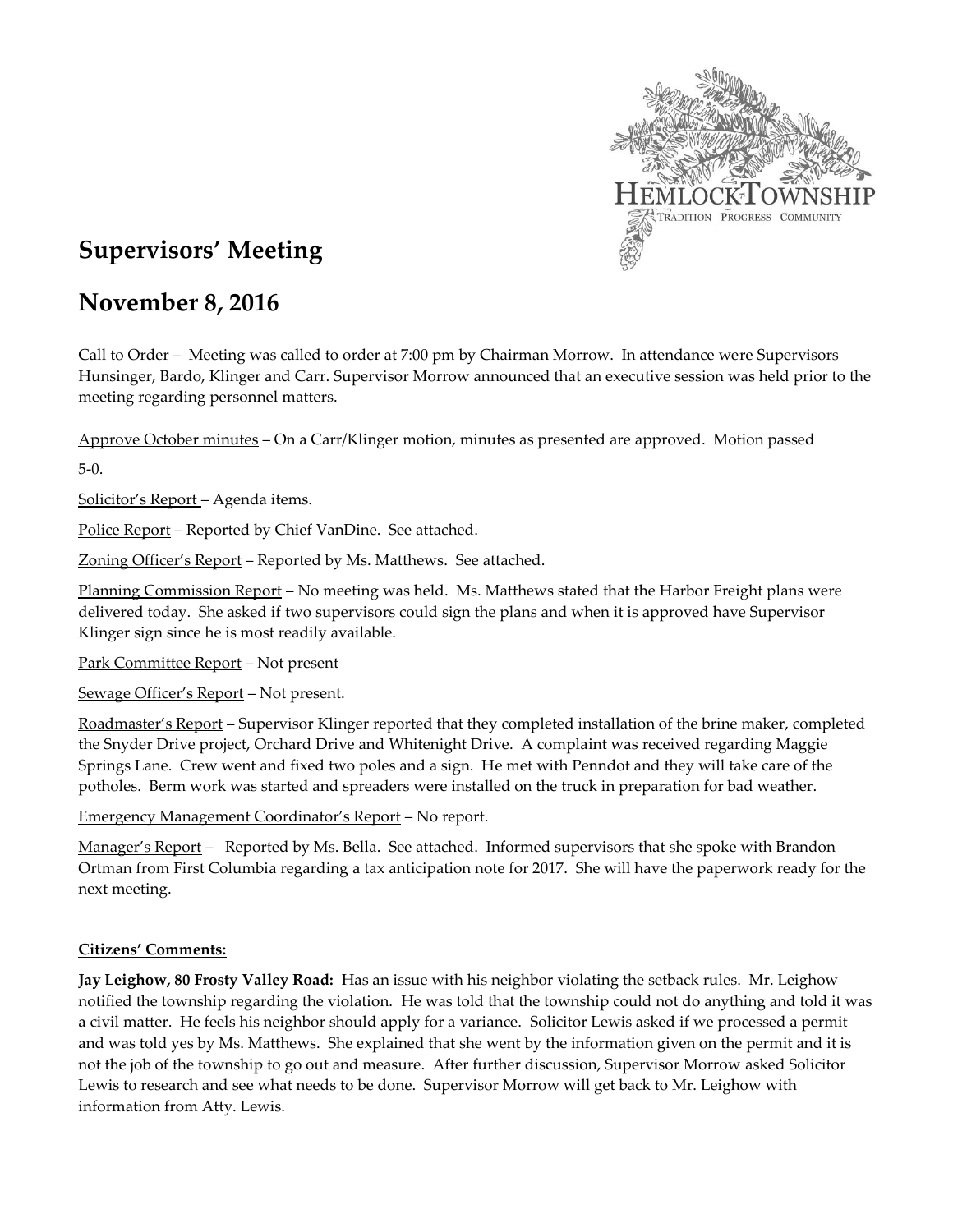#### **Old Business**

- **1.** *Discussion of proposed Tree Ordinance*  Mrs. Bella stated that Atty. Mahalik gave her information regarding the tree ordinance. We have liability insurance that would protect the township. We could not exempt agricultural land. The township can send a resident a letter as a courtesy and then the township will take care of it. The policy question is if we should charge the landowner when we remove the tree. So, do we have a duty if it is not in the township right-of-way? If the trees are on private property, we need the ordinance so we can go on private property. On a Klinger/Carr motion, this discussion is tabled for now. Motion passed 4-1 with Supervisor Hunsinger voting against it.
- **2.** *Update on GHP Facility Charges* **–** Ms. Bella does not have an update. Creative Benefits is still waiting for Geisinger to get back to them regarding the facility charges.

Regarding the water mitigation authority, Supervisor Carr contacted Eric Stahley for information and was sent a copy of an ordinance that may be adopted. He was concerned that the townships would be responsible to pay for the water mitigation authority. This is not the case.

#### **New Business**

- **3.** *Maggie Springs Lane concerns –* Supervisor Klinger received a complaint from Julie Klinger and went down to check out the problem with the sign posts. He also addressed the pot holes. He then contacted PennDot who stated they will mill that area to get to the drains. This is in their right-of-way and they put it on their schedule. Supervisor Klinger spoke with the foreman about the dust problem. Using brine will address the dust issue. There are leaves in the ditch line which then forces water on the road. They will be getting another pipe to get water off.
- 4. *Consideration of 2017 Budgets* Mrs. Bella stated that the budget has been advertised and now needs to be adopted. On a Carr/Morrow motion, the proposed budget for 2017 as worked out at their workshop sessions is approved. Motion carries 5-0.
- 5. *Hazard Mitigation Grant Program – 4267 update* Meeting were held for persons interested in having their properties bought out. There are twenty-one owners for twenty-three properties that can be considered. There are two pots of money from a hazard mitigation program and a CDBG program. There are two resolutions that need to be adopted. Both would allow the township manager to act on the behalf of the township.
	- a. Resolution 11-08-2016 Designation of Agent for CDBG-DR On a Carr/Hunsinger motion, approval is given for Michelle Bella to be the designated agent for the township. Motion passed 5-0.
	- b. Resolution 11-08-2016A Designation of Agent for HMGP-4267 On a Hunsinger/Klinger motion, approval is given for Michelle Bella to be the designated agent for the township. Motion passed 5-0.
- 6. *Consideration of Agility Agreement* Supervisor Klinger stated this is a yearly agreement with PennDot where we share work depending on the need. We do mowing for them in the spring and they use their equipment on projects for us. On a Morrow/Hunsinger motion, Resolution 11-08-2016B, designating Supervisor Klinger as the contact person is enacted. Motion passed 5-0.